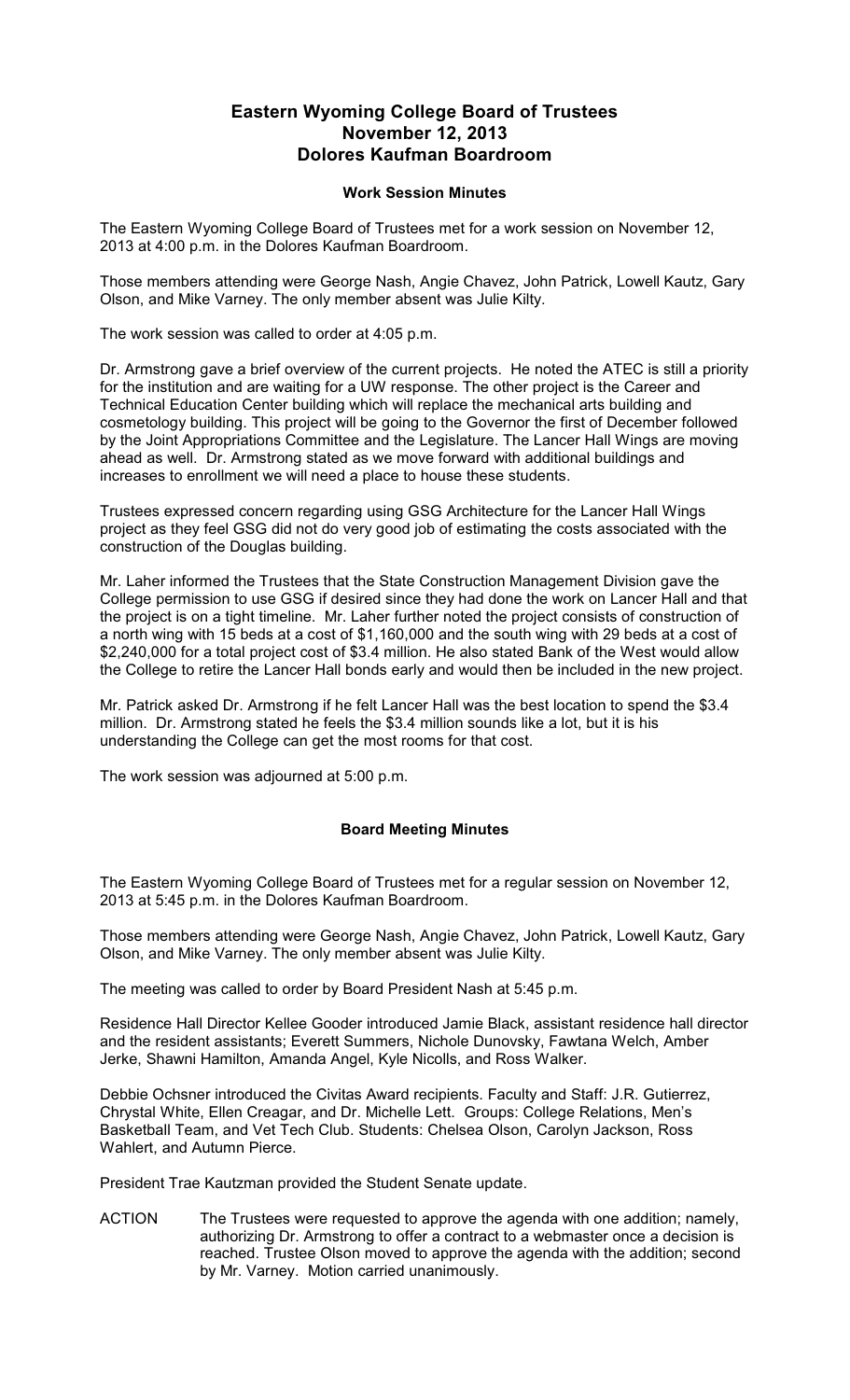In his president's update, Dr. Armstrong reported on the State Building Commission meeting, the WACCT Community College Summit, his meeting with UW President Sternberg, Dean Galey, and Vice President for Academics Richard McGinity regarding the agriculture facility, the Complete College Wyoming meetings, and his meeting with Governor Mead, Mary Kay Hill, President Sternberg, Department of Education Executive Director Richard Crandall and Jim Rose. He also noted Senator Enzi was the speaker at EWC's well attended Veteran's Day event.

- ACTION The consent agenda was considered by the Board. Mr. Varney moved and Mrs. Chavez seconded the motion to approve the consent agenda, which included the minutes from the October 8, 2013 meeting, the October 23, 2013 work session, the October 25, 2013 meeting and executive session; the authorization of President Armstrong to review and sign the finalized Douglas Lease and Agreement on behalf of the EWC Board of Trustees; ratified the resignation of Michael Norton, EWC custodian; and ratified the Fine Arts Renovation Project change order #2 in the amount of \$649.71. Motion carried unanimously.
- ACTION Mr. Laher presented the financial report. A motion was made by Trustee Chavez and seconded by Mr. Kautz to approve the financial report, as presented. Motion carried unanimously.
- ACTION A discussion was held regarding the request to approve an architectural design agreement with GSG Architecture for the Lancer Hall Wings project. It was the feeling of the Board that it was in the best interests of the College to interview other architects for this project. Following the discussion, Trustee Olson made a motion to send out a request for proposal for architectural services on the Lancer Hall Wings project. The motion was seconded by Mr. Patrick and unanimously passed.
- ACTION Mr. Laher presented the preliminary scholarship budget for fiscal year 2015. He noted there were several changes being made to the budget in an effort to increase retention and completion. In addition, the Wyoming Border Scholarship will be renewable for sophomores. Mr. Kautz moved to approve the fiscal year 2015 preliminary scholarship proposal, as presented. Mr. Varney seconded and the motion was unanimously passed.
- ACTION Mr. Woods reviewed the recommendation for replacement motor pool vehicles. He noted the College had requested bids for one mid-size Crossover Utility Vehicle and one mid-size Sedan. A total of seven bids for a CUV and six bids for the Sedan were received with several makes and models proposed. Two vehicles were rejected as not conforming to requested specifications. The recommendation for consideration by the Board included a 2014 GMC Acadia from Greiner Motors at a cost of \$26,811 and a 2014 Ford Taurus from Big Sky Ford in the amount of \$20,395 for a total replacement cost of \$47,206. Mr. Patrick moved to accept the bids from Greiner Motors and Big Sky Ford; seconded by Mr. Kautz. Motion carried unanimously.
- ACTION The Trustees were informed the community college and University of Wyoming Board of Trustees were being requested to adopt a resolution in support of college completion in the State of Wyoming. Mr. Olson moved to adopt the resolution, as presented; second by Mrs. Chavez. Motion was unanimously passed.

**Resolved**: *Increase completion at the community colleges significantly by 2022. The Community College goal, established by CCW in October 2013, is to increase community college certificate and associate degree recipients by 5% annually, with a base year of 2011-12 and a time period of 10 years to end in 2021-22. This goal was approved by the Wyoming Community College Commission in October 2013. The 2011-12 base year provides a comparison point for measuring goal attainment and effectiveness of success strategies implemented after that year. Expected impact will begin to be measured in 2014- 15. The UW President and UW Board of Trustees support the goal to increase the number of baccalaureate degrees conferred at UW by 2% annually (base year 2011-12) beginning in the academic year 2016-17 and ending in the academic year 2021-22.*